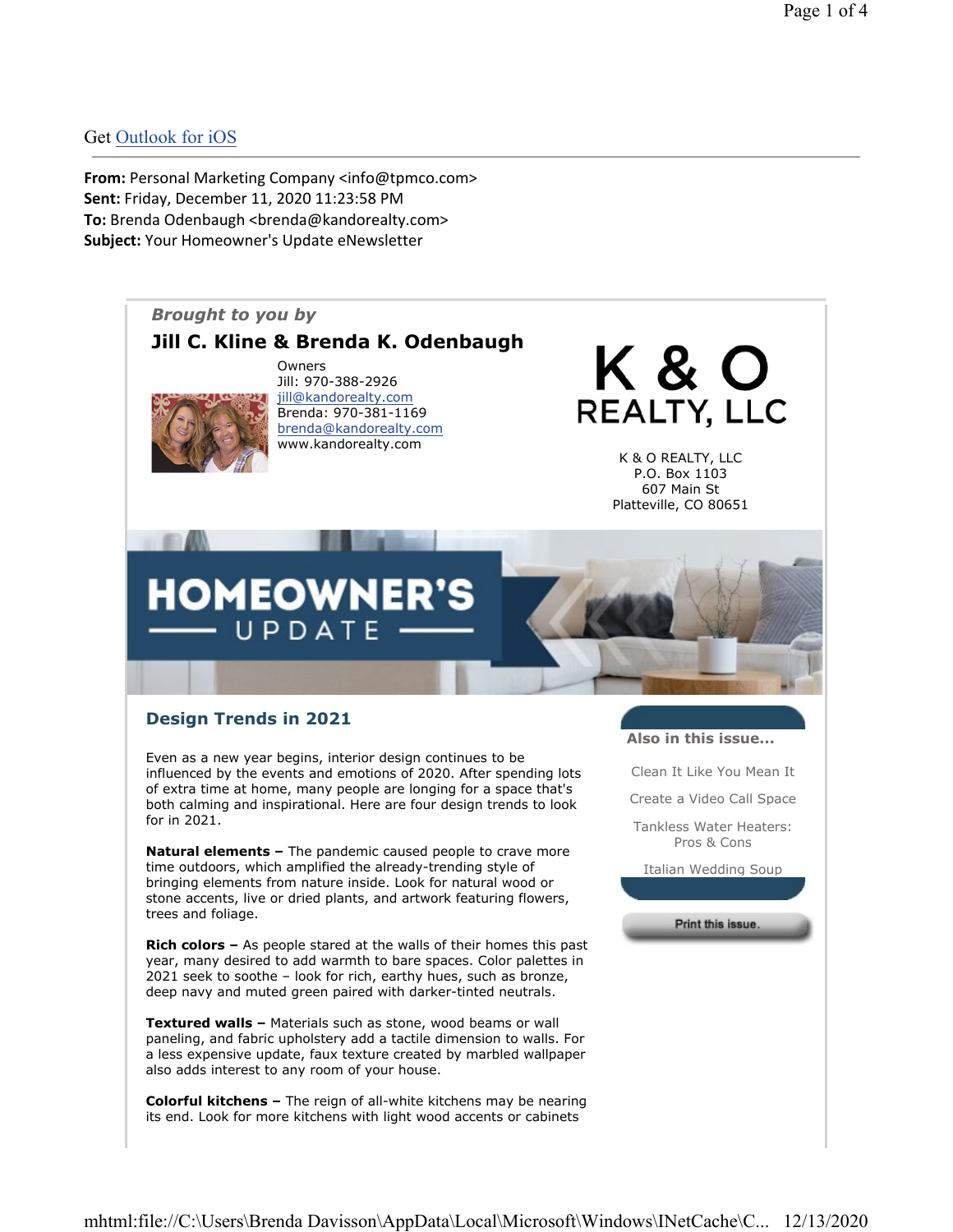painted in two different tones. Mixed metal fixtures and hardware add further personalization to the design.

Print This Article



## Clean Like You Mean It

Spending more time at home during the winter months can lead to dirt and clutter accumulating quickly. Use these deep cleaning tips to help you get rid of the grime and germs.

- Make a schedule. You can tackle one room at a time or knock out your whole house in a day. Whatever you decide, plan a time on your calendar to get it done.
- **Start high.** When cleaning any room of your house, move from top to bottom. For example, dust ceiling fans before vacuuming furniture so you don't have to clean the same surface twice.
- **Vacuum surfaces.** In every room, use the hose and brush attachment to vacuum up dust, dirt and crumbs first. This will make it easier to wipe down and disinfect surfaces.
- **Disinfect vs. clean.** To truly kill bacteria on a surface, you must use a cleaner specifically labeled as a disinfectant. Let the solution sit for 10 minutes before wiping dry.

Print This Article

## Create a Video Call Space

Prior to the coronavirus pandemic, home listings usually highlighted features like spacious kitchens and deluxe en suite bathrooms. However, with the rise of remote work, a new point of interest is gaining traction: a room to Zoom.

Not to be confused with ultra high-tech "Zoom Rooms," most homeowners are simply looking for a room or area of the house that has a visually appealing backdrop as well as adequate privacy for video conferences. Having an area that is constantly staged for video calls can be helpful for your own use as well as a future selling point. Here are four essentials to set up your space.

1. **Internet –** Position the wireless router close by to ensure a strong, consistent internet connection.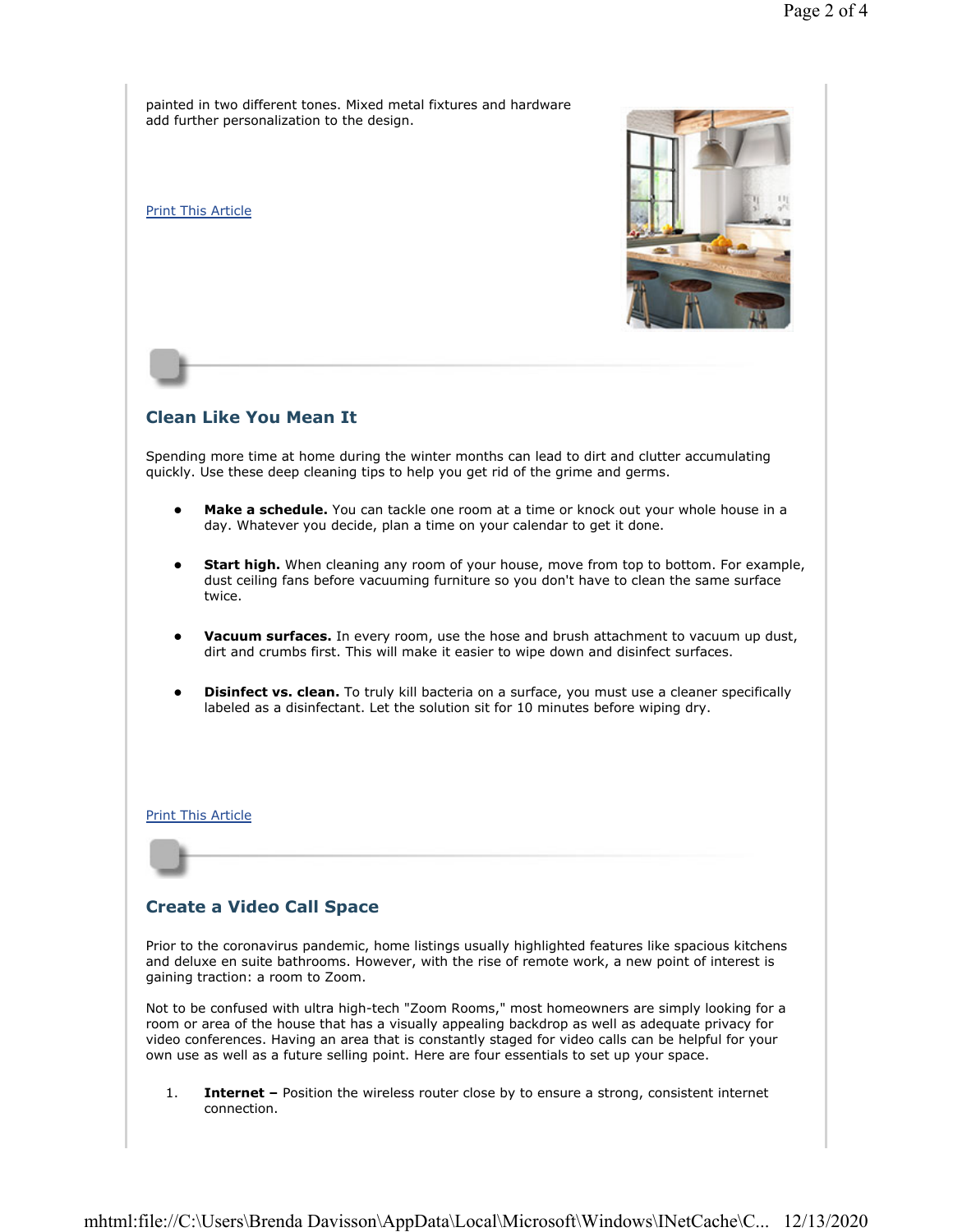- 2. Lighting Ideally, choose an area facing a window for natural light, or set up lamps on either side of your camera.
- 3. Background Create an aesthetically pleasing backdrop for the camera. Live plants, a minimally decorated bookshelf, wall hangings, or muted artwork are good options.
- 4. Privacy When a separate room isn't an option, use a privacy screen to create a quiet nook in the corner of a larger living space.

### Print This Article

## Tankless Water Heaters: Pros & Cons

#### Pros

- **Energy efficiency –** Tankless water heaters tend to be more efficient, because the hot water can't cool like it can in a storage tank.
- **•** Long-term savings These systems don't have to be replaced as often as traditional water heaters, and they will save you money on energy costs over time.
- No leaks Since there is no storage tank, you won't have to worry about damage from water leaks as the unit ages.

### Cons

- **Limited flow rate –** A single unit may not be able to keep up with several appliances using hot water simultaneously.
- **High initial cost** A tankless heater can cost up to three times more than a traditional unit, so plan to pay significantly more up front.
- **Complicated installation –** A professional may need to update your home's existing electrical wiring as well as water or gas pipes before installation.

### Print This Article

## Italian Wedding Soup

### Ingredients